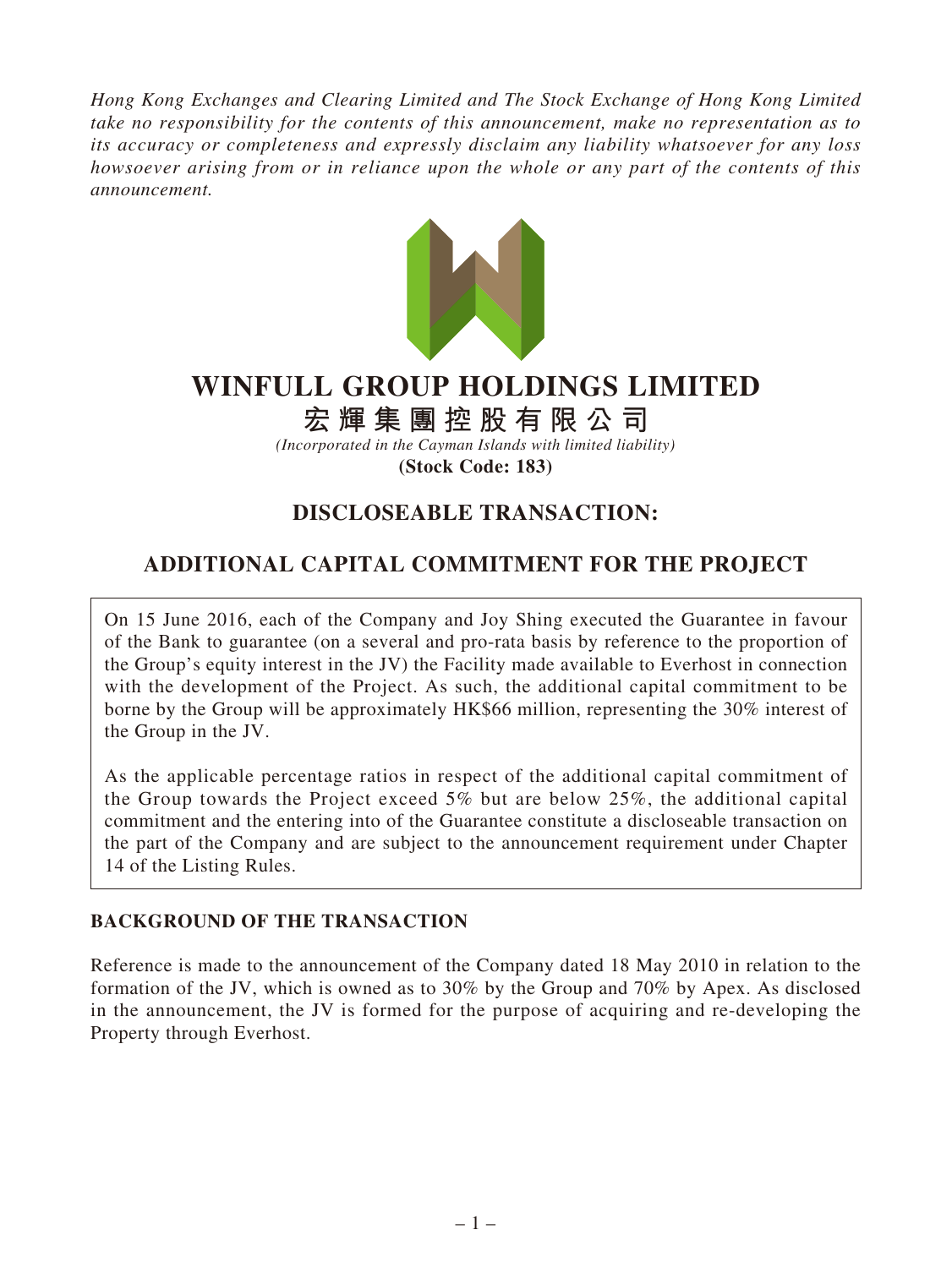As disclosed in the announcement, it was estimated that the project costs, including (without limitation) the costs of acquisition of the Property and the construction costs, were approximately HK\$754 million, of which the Group is expected to contribute approximately HK\$226.2 million, representing its 30% interest in the JV. The project costs would be funded initially by project financing from banks or financial institutions as the board of the JV may deem appropriate from time to time with any shortfall to be funded by shareholders' loans from Joy Shing and Apex on a several and pro-rata basis with reference to their respective shareholdings in the JV.

As disclosed in the announcement of the Company dated 21 June 2010, each of the Company and Joy Shing executed a guarantee in favour of the Bank to guarantee (on a several and prorata basis by reference to the proportion of the Group's equity interest in the JV) the term loan facility of up to an aggregate amount of HK\$480 million made available to Everhost in connection with the Project.

During the progress of the Project development, it is contemplated that additional capital commitment would be required for an additional costs for reinitiating the Project as a result of the suspension in construction works because of the delay in approval of the Project by District Lands Officer as disclosed in the announcements of the Company dated 14 May 2013 and 16 December 2015. In accordance with the new budget for the Project, it is now estimated that a further HK\$220 million in addition to the original estimated project costs of HK\$754 million will be required, of which the Group is expected to contribute or be responsible for approximately HK\$66 million, representing its 30% interest in the JV.

Everhost has obtained a new term loan facility of up to an aggregate of HK\$700 million with the Bank for refinancing of the existing bank loan and to finance the repayments of shareholder's loans which had been or will be incurred for the additional costs for reinitiating the Project.

#### **THE GUARANTEE AND ADDITIONAL CAPITAL COMMITMENT**

Each of the Company and Joy Shing has executed a guarantee (the "**Guarantee**") in favour of the Bank to guarantee (on a several and pro-rata basis by reference to the proportion of the Group's equity interest in the JV) the term loan facility of up to HK\$700 million (the "**Facility**") made available to Everhost in connection with the development of the Project. As such, the additional capital commitment to be borne by the Group will be approximately HK\$66 million, representing the 30% interest of the Group in the JV.

Everhost is the operating subsidiary wholly owned by the JV for the purpose of the development of the Project.

To the best of the Directors' knowledge, information and belief having made all reasonable enquiries, each of Apex and the Bank and their respective ultimate beneficial owners are Independent Third Parties.

The additional capital commitment of HK\$66 million is determined with reference to (i) the additional capital requirement of Everhost of HK\$220 million for the development of the Project; and (ii) the Group's proportional equity interest in the JV.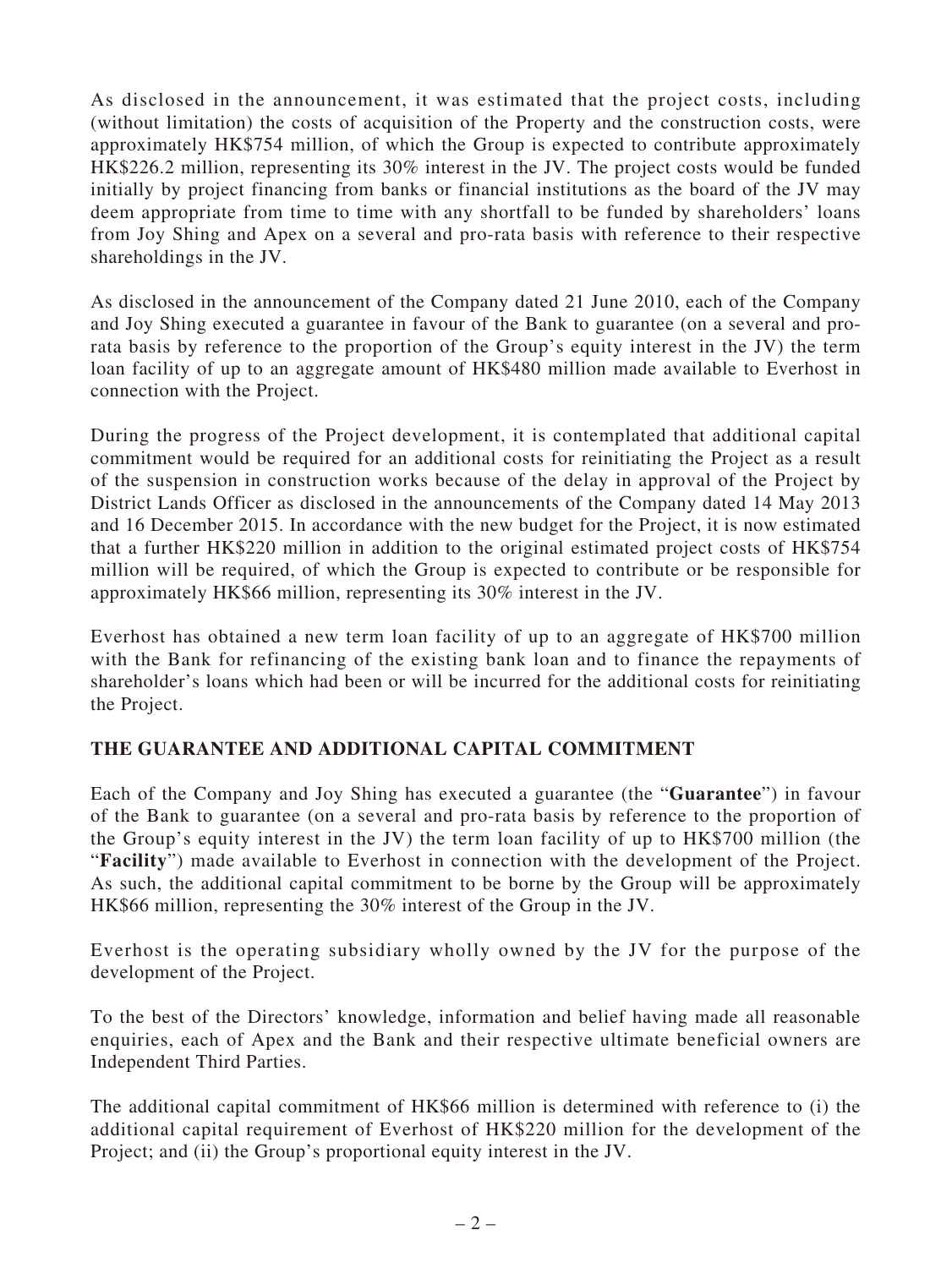The Directors consider that the terms and conditions of the Guarantee and the additional capital commitment for the Project are fair and reasonable and in the interests of the Company and its Shareholders as a whole.

#### **INFORMATION ON THE PROJECT**

The Property is located at Nos. 18–32 Junction Road, Kowloon, Hong Kong with a site area of approximately 10,200 square feet.

The Property is in the course of being re-developed into a 29-storey residential building with a gross floor area of 84,365 square feet and it is expected that the sales of the units of the Project will be on or before 31 December 2016.

It was originally expected that the project costs would be HK\$754 million. During the progress of the Project development, it is contemplated that additional capital commitment would be required for an additional costs for reinitiating the Project as a result of the suspension in construction works because of the delay in approval of the Project by District Lands Officer as stated in the announcements of the Company dated 14 May 2013 and 16 December 2015. In accordance with the new budget for the Project, it is now estimated that a further HK\$220 million in addition to the original estimated project costs of HK\$754 million will be required, of which the Group is expected to contribute or be responsible for approximately HK\$66 million, representing its 30% interest in the JV.

#### **REASONS FOR THE TRANSACTION**

As at the date of this announcement, the Group is principally engaged in property investment and trading and property development.

In light of the growing potential of the property market in Hong Kong, the Board is of the view that the Project will be beneficial to the long term development of the Group. The Group would be able to benefit financially from its investment in the JV through the sale and/or leasing of the units in the re-developed Property and the additional project financing from the Bank is crucial for the finalization of the redevelopment Project.

Further, despite the Guarantee, the project financing from the Bank will alleviate the needs of the Group to finance shortfall in the Project by its internal resources as a portion of the Facility will be utilized to finance the additional costs for reinitiating the Project.

With the expected sale of the units of the re-developed Property on or before 31 December 2016, it is expected that the Project will contribute to the result of the Group.

Taking into consideration of the aforesaid, the Directors consider that the terms of the additional capital commitment to be fair and reasonable and in the interest of the Company and its shareholders as a whole.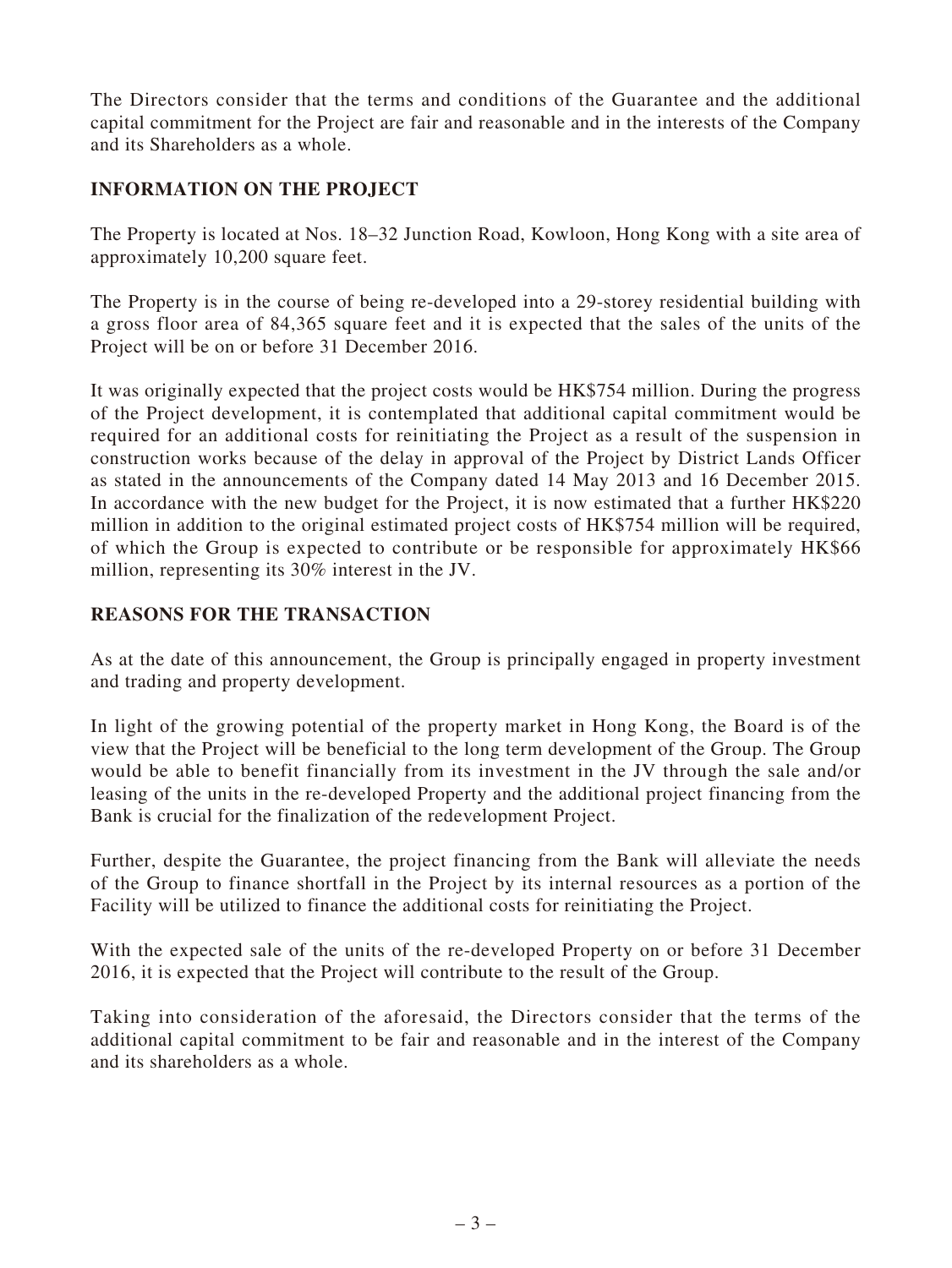#### **IMPLICATIONS UNDER THE LISTING RULES**

As the applicable percentage ratios in respect of the additional capital commitment of the Group towards the Project exceed 5% but are below 25%, the additional capital commitment and the entering into of the Guarantee constitute a discloseable transaction on the part of the Company and are subject to the announcement requirement under Chapter 14 of the Listing Rules.

#### **DEFINITIONS**

Terms or expressions used in this announcement shall, unless the context otherwise requires, have the meanings ascribed to them below:

| "Apex"                            | Apex Step Holdings Limited, a company incorporated in the<br>British Virgin Islands with limited liability                                                                                                                                                                                                                                   |
|-----------------------------------|----------------------------------------------------------------------------------------------------------------------------------------------------------------------------------------------------------------------------------------------------------------------------------------------------------------------------------------------|
| "Bank"                            | Hang Seng Bank Limited                                                                                                                                                                                                                                                                                                                       |
| "Board"                           | the board of Directors                                                                                                                                                                                                                                                                                                                       |
| "Company"                         | Winfull Group Holdings Limited, a company incorporated in<br>the Cayman Islands with limited liability, the issued Shares of<br>which are listed on the Stock Exchange                                                                                                                                                                       |
| "connected person(s)"             | has the meaning as ascribed thereto under the Listing Rules                                                                                                                                                                                                                                                                                  |
| "Directors"                       | the directors (including the independent non-executive<br>directors) of the Company                                                                                                                                                                                                                                                          |
| "Everhost"                        | Everhost Limited, a company incorporated in Hong Kong with<br>limited liability and a wholly owned subsidiary of the JV and<br>the operating subsidiary for the Project                                                                                                                                                                      |
| "Group"                           | the Company and its subsidiaries                                                                                                                                                                                                                                                                                                             |
| "Hong Kong"                       | the Hong Kong Special Administrative Region of the People's<br>Republic of China                                                                                                                                                                                                                                                             |
| "Independent<br>Third Party(ies)" | any person(s) or company(ies) and their respective ultimate<br>beneficial owner(s) whom, to the best of the Directors'<br>knowledge, information and belief having made all reasonable<br>enquiries, are third parties independent of the Company and<br>its connected persons of the Company in accordance with the<br><b>Listing Rules</b> |
| "Joy Shing"                       | Joy Shing Development Limited, a company incorporated in the<br>British Virgin Islands with limited liability and a wholly owned<br>subsidiary of the Company                                                                                                                                                                                |